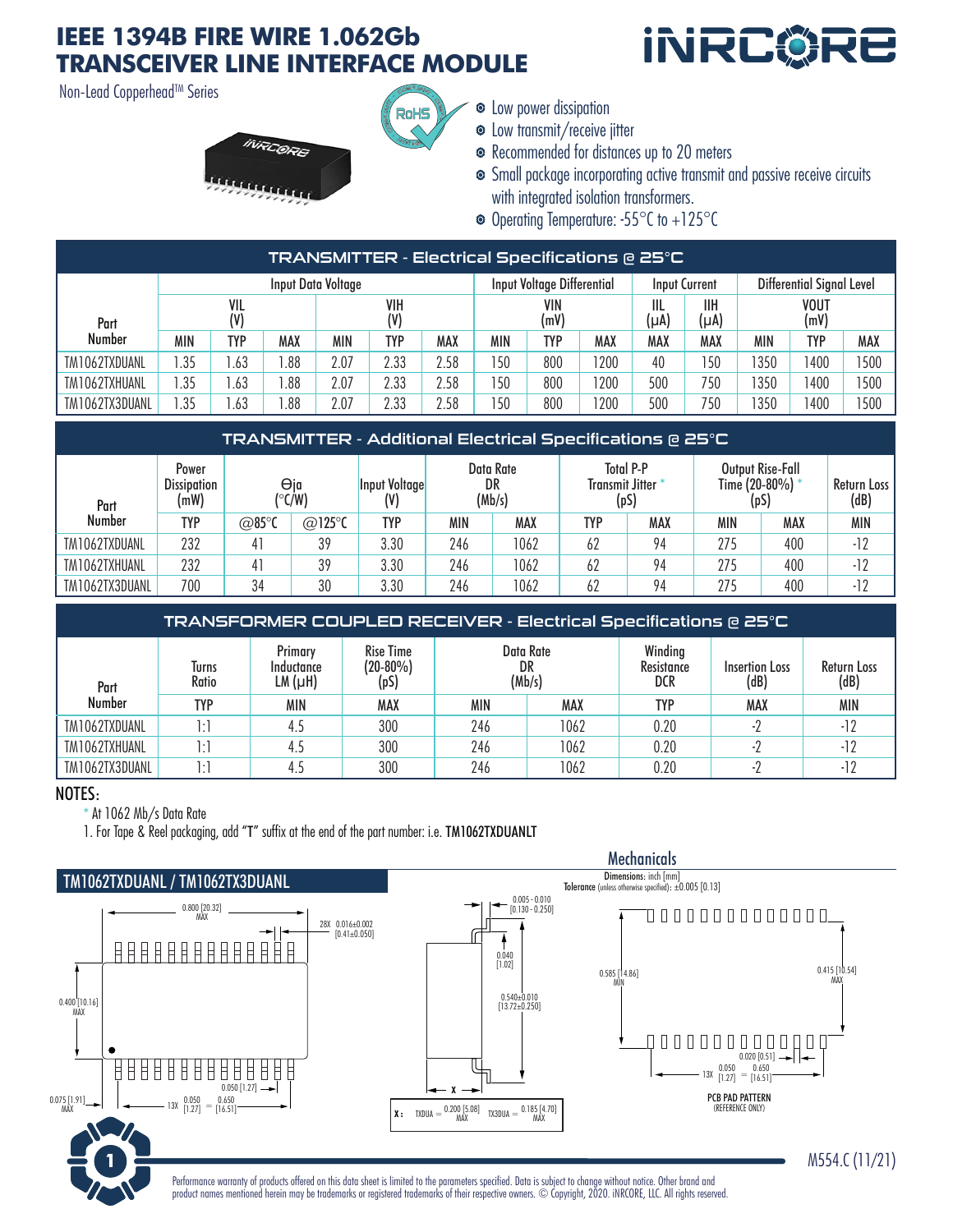# **IEEE 1394B FIRE WIRE 1.062Gb TRANSCEIVER LINE INTERFACE MODULE**

Non-Lead Copperhead™ Series



### TM1062TXHUANL

Electrical Schematics



Electrical Schematics

**INRCØRE** 





### TM1062TX3DUANL